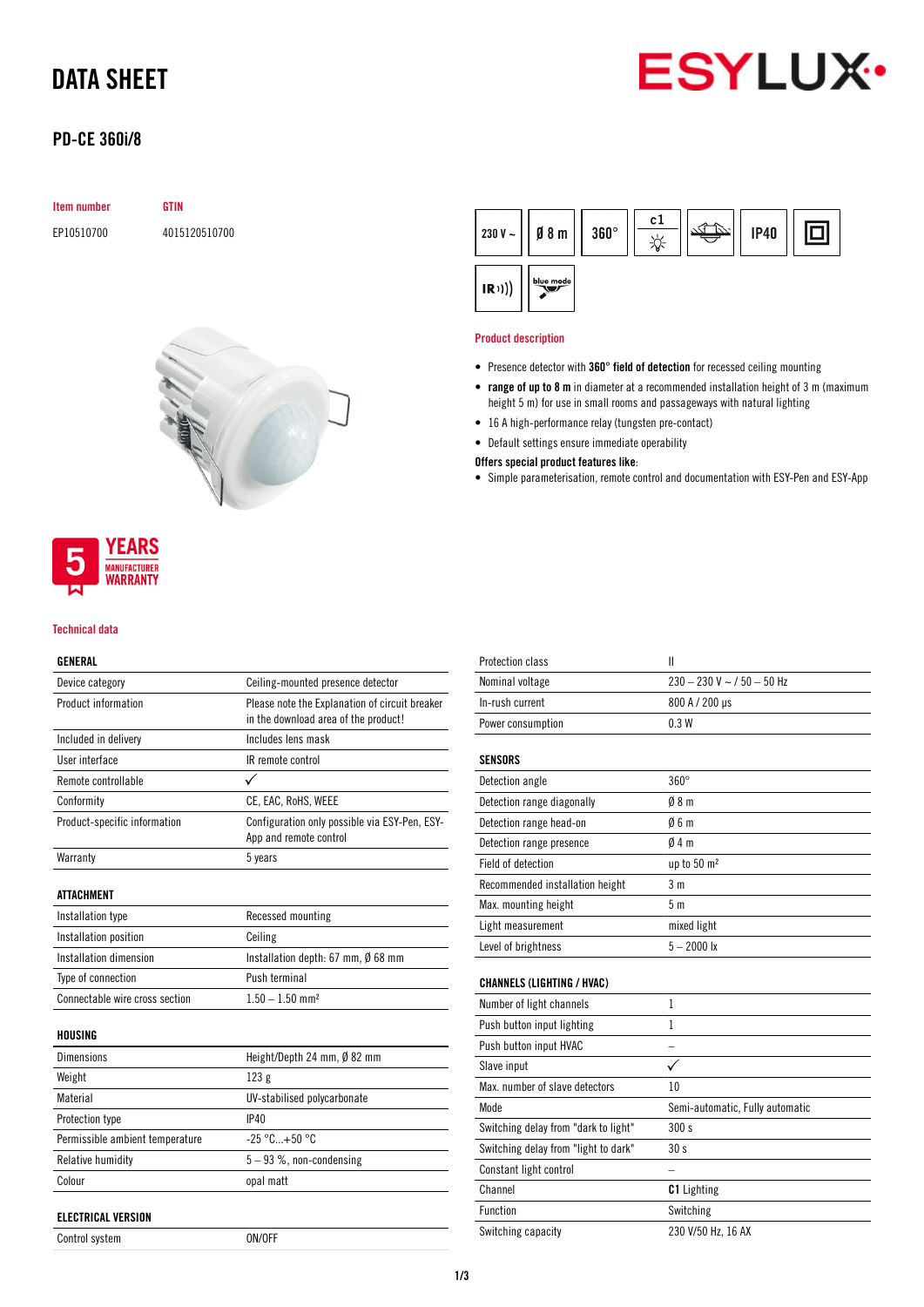# DATA SHEET

Item number GTIN

# PD-CE 360i/8



| EP10510700                        | 4015120510700             |                             |                                                                                                                                                       |                                                                                                      |                                  |               |
|-----------------------------------|---------------------------|-----------------------------|-------------------------------------------------------------------------------------------------------------------------------------------------------|------------------------------------------------------------------------------------------------------|----------------------------------|---------------|
|                                   | 2300 W/10 A (cos phi = 1) |                             |                                                                                                                                                       | Push button input                                                                                    |                                  |               |
| 1150 VA/5 A (cos phi = $0,5$ )    |                           | Impulse mode                |                                                                                                                                                       |                                                                                                      |                                  |               |
|                                   | 600 W LED                 |                             |                                                                                                                                                       | Switch-off delay time                                                                                | 60 s30 min (adjustable in steps) |               |
| Switch contact                    |                           | make contact / non-floating |                                                                                                                                                       |                                                                                                      |                                  |               |
| <b>Factory settings</b>           |                           |                             |                                                                                                                                                       |                                                                                                      |                                  |               |
| GENERAL                           |                           |                             |                                                                                                                                                       | Operating mode                                                                                       | fully automatic                  |               |
| Sensitivity                       |                           | 100 %                       |                                                                                                                                                       | Level of brightness/switching threshold                                                              | 400 lx                           |               |
|                                   |                           |                             |                                                                                                                                                       | Switch-off delay time                                                                                | 5 min                            |               |
| <b>CHANNELS (LIGHTING / HVAC)</b> |                           |                             |                                                                                                                                                       |                                                                                                      |                                  |               |
| Channel                           |                           | <b>C1</b> Lighting          |                                                                                                                                                       |                                                                                                      |                                  |               |
| <b>Accessories</b>                |                           |                             |                                                                                                                                                       |                                                                                                      |                                  |               |
| <b>Product designation</b>        |                           | Item number                 | <b>Product description</b>                                                                                                                            |                                                                                                      |                                  | GTIN          |
| Ceiling-mounted presence detector |                           |                             |                                                                                                                                                       |                                                                                                      |                                  |               |
| PD-CE 360/8 Slave                 |                           | EP10510748                  | Slave presence detector for extending the field of detection of a Master presence detector with 360°<br>field of detection for ceiling flush mounting |                                                                                                      |                                  | 4015120510748 |
| PD-CE 360/24 Slave                |                           | EP10510755                  | Slave presence detector for extending the field of detection of a Master presence detector with 360°<br>field of detection for ceiling flush mounting |                                                                                                      |                                  | 4015120510755 |
| <b>Electrical accessories</b>     |                           |                             |                                                                                                                                                       |                                                                                                      |                                  |               |
| FILTER 230 V                      |                           | EP10426988                  | Filter for suppression of inductive loads, such as relays, contactors, fluorescent lamps and<br>transformers                                          |                                                                                                      |                                  | 4015120426988 |
| <b>Protection</b>                 |                           |                             |                                                                                                                                                       |                                                                                                      |                                  |               |
| BASKET GUARD ROUND SMALL          |                           | EM10425615                  |                                                                                                                                                       | Basket guard for presence and motion detectors and smoke detectors, $\emptyset$ 165 mm, height 70 mm |                                  | 4015120425615 |
| <b>Remote control</b>             |                           |                             |                                                                                                                                                       |                                                                                                      |                                  |               |
| ESY-Pen                           |                           | EP10425356                  | measurement, (4) project management                                                                                                                   | ESY-Pen and ESY-App, two tools for every task: (1) Parameterisation, (2) remote control, (3) light   |                                  | 4015120425356 |
| REMOTE CONTROL MDi/PDi            |                           | EM10425509                  |                                                                                                                                                       | IR remote control for presence detectors and motion detectors                                        |                                  | 4015120425509 |
| REMOTE CONTROL USER               |                           | EM10016011                  | IR remote control for end users                                                                                                                       |                                                                                                      |                                  | 4015120016011 |